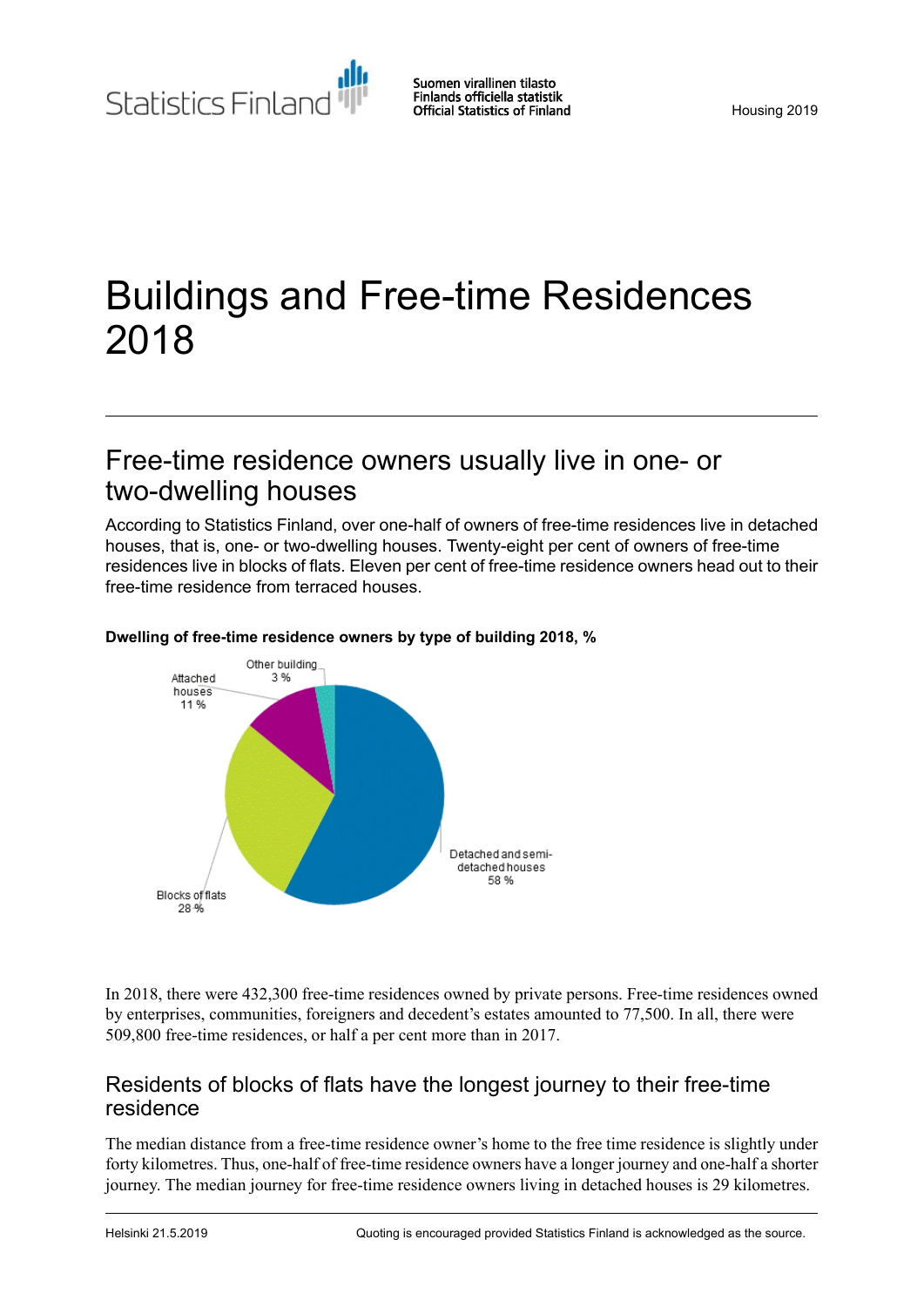The corresponding figure for those living in blocks of flats is around 60 kilometres, in other words, considerably longer.



#### **Median journey to free-time residence by type of building of owner's dwelling 2018, km**

### Kuopio is the municipality with most free-time residences

In 2018, the number of free-time residences was highest in Kuopio, 10,800. There were almost as many free-time residences in Mikkeli, or 10,500. Parainen came third in this comparison, with 8,800 free-time residences. Other municipalities with over 8,000 free-time residences were Lohja, Savonlinna and Hämeenlinna.

|     | Regional division based on municipalities on 1 Jan. 2019 Number of free-time residences |         |
|-----|-----------------------------------------------------------------------------------------|---------|
| 1.1 | Kuopio                                                                                  | 10 805  |
|     | 2. Mikkeli                                                                              | 10 536  |
| 3.1 | Parainen                                                                                | 8820    |
|     | 4. Lohja                                                                                | 8516    |
| 5.  | Savonlinna                                                                              | 8455    |
| 6.  | <b>Hämeenlinna</b>                                                                      | 8 3 6 8 |
|     | 7. Kouvola                                                                              | 7785    |
| 8.1 | Salo                                                                                    | 7071    |
|     | 9. Kuusamo                                                                              | 6902    |
|     | 10. Raasepori                                                                           | 6636    |

| Table 1. Municipalities with highest number of free-time residences in 2018 |  |  |  |
|-----------------------------------------------------------------------------|--|--|--|
|                                                                             |  |  |  |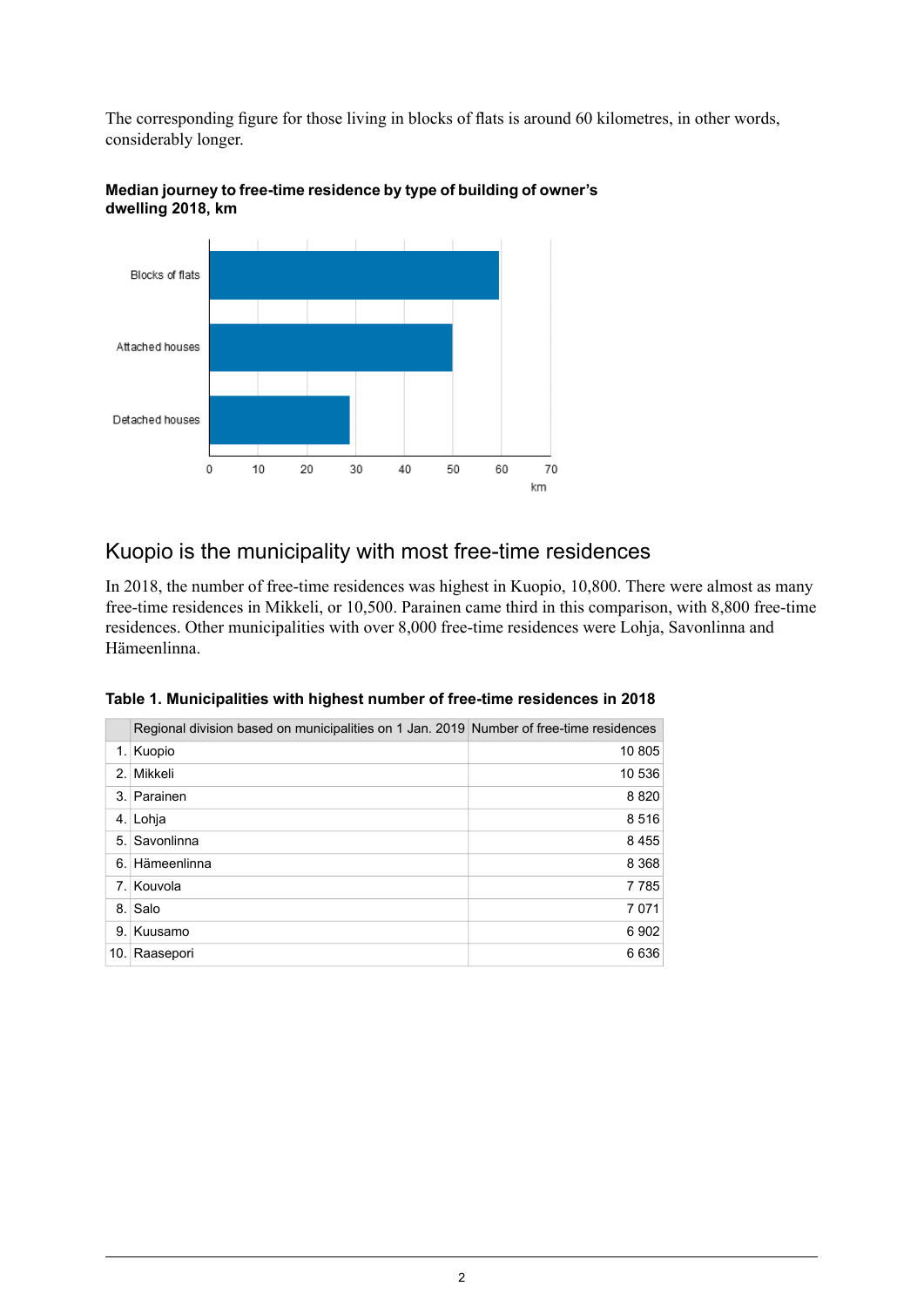# **Contents**

# Tables

| Appendix tables                                                                                                |  |
|----------------------------------------------------------------------------------------------------------------|--|
| Appendix table 1. Number of buildings, dwellings and persons by type of building and number of storeys 31 Dec. |  |
|                                                                                                                |  |
|                                                                                                                |  |
|                                                                                                                |  |
|                                                                                                                |  |

# Figures

| Figure 2. Municipalities with more free-time residences than occupied dwellings in 2018 (those with the highest |  |
|-----------------------------------------------------------------------------------------------------------------|--|
|                                                                                                                 |  |
|                                                                                                                 |  |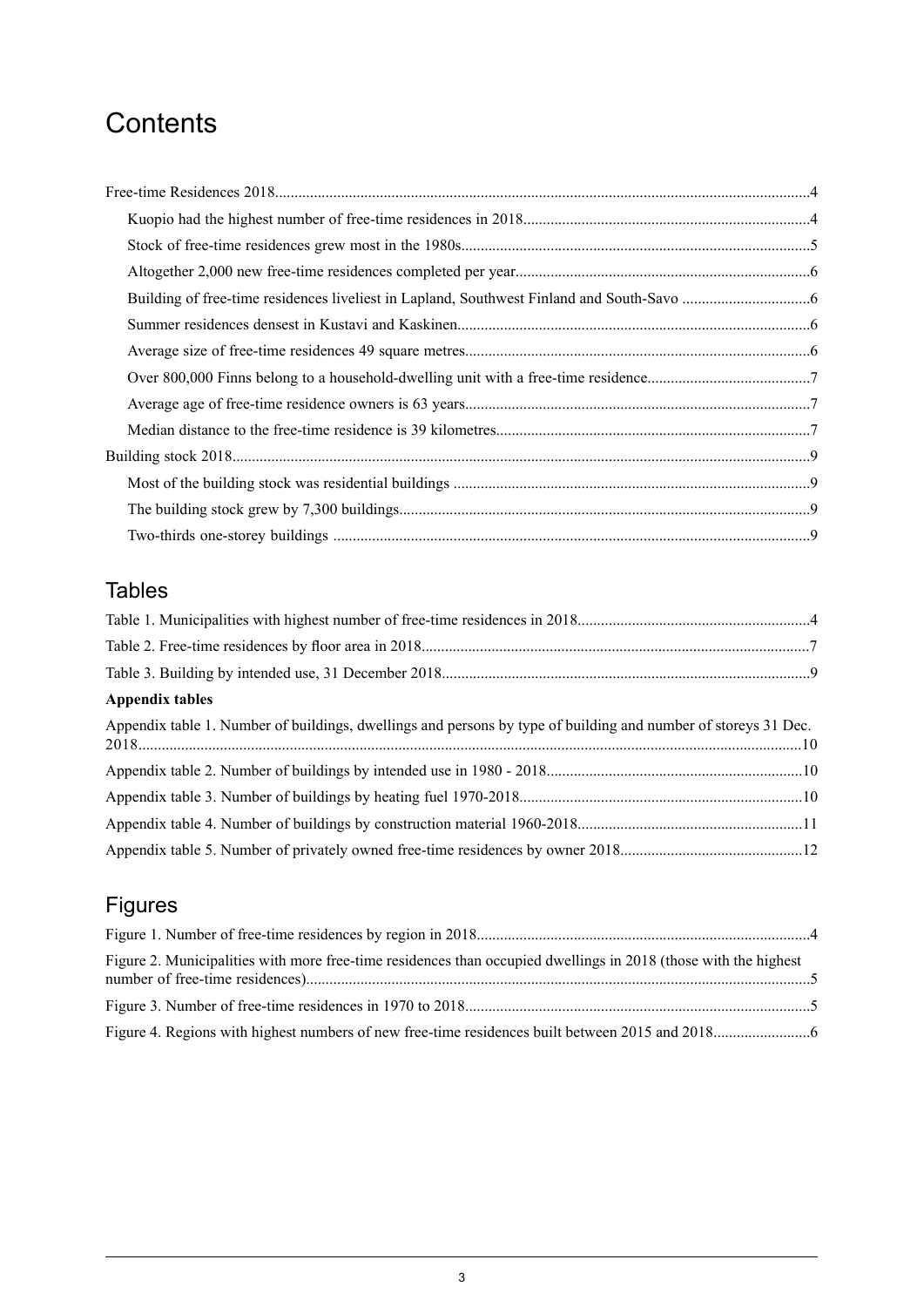# <span id="page-3-0"></span>Free-time Residences 2018

### <span id="page-3-1"></span>Kuopio had the highest number of free-time residences in 2018

According to Statistics Finland, there were over half a million free-time residences in Finland in 2018. At the same time, Kuopio was the biggest municipality in Finland by its number of free-time residences. Mikkeli was the second biggest municipality measured by the number of free-time residences in 2018. Both Kuopio and Mikkeli have more than 10,000 free-time residences.

|      | Regional Division based on Municipalities on 1 Jan. 2019 Number of free-time residences |         |
|------|-----------------------------------------------------------------------------------------|---------|
|      | 1. Kuopio                                                                               | 10 805  |
| 2.1  | Mikkeli                                                                                 | 10 536  |
|      | 3. Parainen                                                                             | 8820    |
|      | 4. Lohja                                                                                | 8516    |
| 5.   | Savonlinna                                                                              | 8455    |
| 6.   | Hämeenlinna                                                                             | 8 3 6 8 |
| 7.1  | Kouvola                                                                                 | 7785    |
| 8.1  | Salo                                                                                    | 7071    |
| 9.1  | Kuusamo                                                                                 | 6902    |
|      | 10. Raasepori                                                                           | 6636    |
|      | 11. Pori                                                                                | 5 2 2 7 |
| 12.  | Mäntyharju                                                                              | 4898    |
| 13.1 | Kemiönsaari                                                                             | 4836    |
| 14.  | Naantali                                                                                | 4 7 1 0 |
|      | 15. Kangasala                                                                           | 4 5 7 9 |

<span id="page-3-2"></span>**Table 1. Municipalities with highest number of free-time residences in 2018**

<span id="page-3-3"></span>Varsinais-Suomi was the region with the highest number of free-time residences in 2018, around 50,000 free time residences. The number of free-time residences also exceeded 47,000 in the regions of Etelä-Savo and Pirkanmaa. The regions of Central Ostrobothnia (4,000 free time residences) and Åland (6,500 free time residences) had the lowest numbers of free-time residences.





The density of free-time residences in the municipality can also be described by comparing their number with that of permanently occupied dwellings. Then the municipalities richest in free-time residences were places that had a relatively low number of population and a high number of free-time residences. At the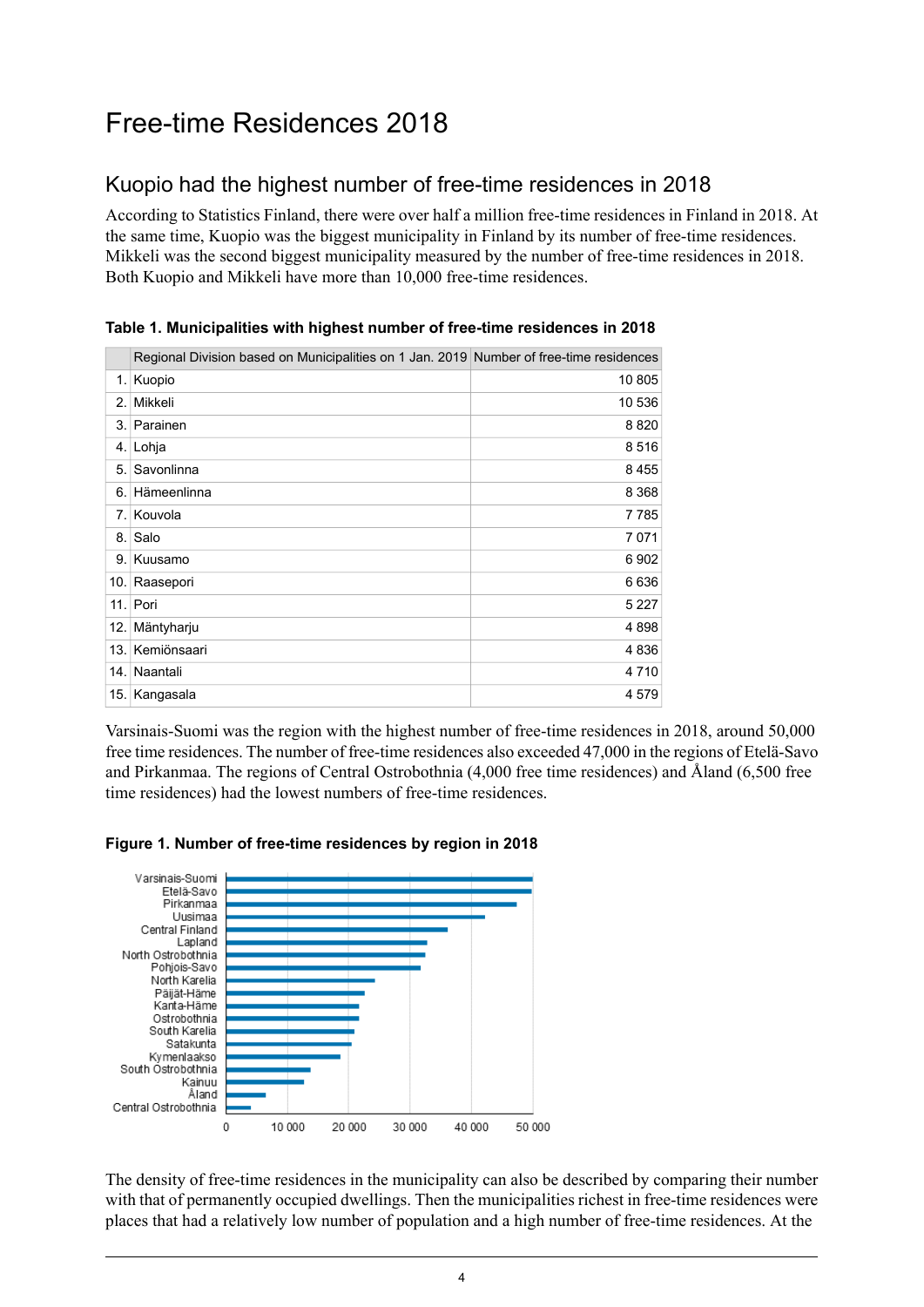end of 2018, altogether 64 municipalities had more free-time residences than permanently occupied dwellings. Such municipalities were Pargas, Mäntyharju, Kimitoön and Pälkäne. As the number of permanent residents decreases, the number of free-time residences may become emphasised in ever more municipalities. From 2000 onwards, the number of municipalities with a majority of free-time residences has increased approximately by thirty, when the situation is viewed with the present division of municipalities of 2019.



<span id="page-4-1"></span>

#### <span id="page-4-0"></span>Stock of free-time residences grew most in the 1980s

<span id="page-4-2"></span>There were 509,800 free-time residences in Finland at the end of 2018. The number increased by 2,600 from the previous year. The stock of free-time residences does not grow direct due to newbuilding because some free-time residences area converted into permanent dwellings or their active use is discontinued. The number of free-time residences grew fastest in the 1980s. In 1990, there were 368,000 free-time residences, which was 46 per cent more than in 1980. From 1970 to 1980, the increase was 75,600, or 43 per cent.



#### **Figure 3. Number of free-time residences in 1970 to 2018**

The rate of construction of free-time residences has been slowing down steadily since the early years of the 1990s. Whereas roughly 8,000 free-time residences were built every year in the early 1990s, in recent years the number has been 2,000–3,000 free-time residences per year. Through the 1990s, the stock of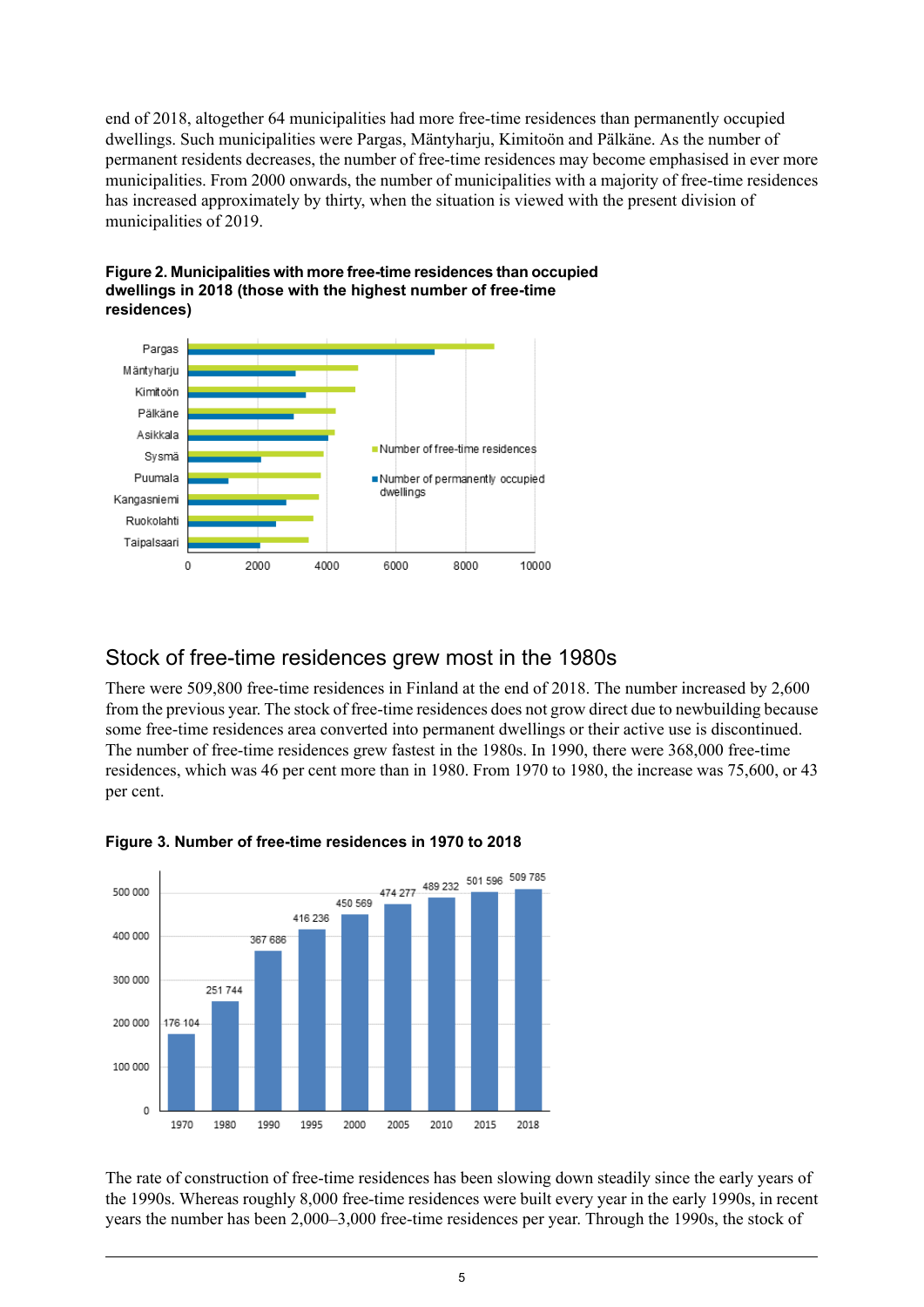free-time residences grew by around 20 per cent. This is clearly by less than in the 1970s and 1980s, when the stock increased by over 40 per cent per decade.

### <span id="page-5-0"></span>Altogether 2,000 new free-time residences completed per year

Over 4,000 new free-time residential buildings have been completed per year in the 2000s. Nowadays they are completed less and less free-time residences per year. For example a few thousands new free-time residential buildings were completed in 2018 (according to statistics of buildingstock).



<span id="page-5-4"></span>**Figure4. Regions with highest numbers of new free-timeresidences built between 2015 and 2018**

#### <span id="page-5-1"></span>Building of free-time residences liveliest in Lapland, Southwest Finland and South-Savo

In the 2000s, the highest numbers of free-time residential buildings have been completed in general in Lapland, South-Savo and Southwest Finland, where their number has grown by over 400 per year.

<span id="page-5-2"></span>Since 1990 the stock of free-time residences has grown most in South-Savo, where it has increased by approximately 14,800. The stock has changed least in Central Ostrobothnia and Åland where the number of free-time residences has increased by over 1,600 since 1990.

### Summer residences densest in Kustavi and Kaskinen

<span id="page-5-3"></span>Free-time residences are densest in the municipality of Kustavi and Kaskinen with average 15–19 free-time residences persquare kilometre of land. In eight municipalitiesthere are more than ten free-time residences per square kilometre. In the whole country there are, on the average, 1,7 free-time residences per square kilometre. Southwest Finland, Uusimaa, Päijät-Häme, Kanta-Häme and Åland have more than four free-time residences per square kilometre. In North and Central Ostrobothnia, and Kainuu and Lapland there is average less than one free-time residence per square kilometre. In proportion to the land area, Kauniainen, Savukoski, Enontekiö and Utsjoki have the lowest number of free-time residences.

#### Average size of free-time residences 49 square metres

New free-time residences are larger in floor area than before. The average floor area of free-time residences built in the 2010s was 71 square metres and the median 65 square metres. The average floor area of free-time residences built in 2000 to 2009 was 65 square metres and the median 57 square metres. The average floor of all free-time residences was 49 square metres in 2018. The known square metres of free-time residences are included in the average floor size (the floor area of around 12,000 free-time residences is unknown). Large free-time residences and buildings used as leisure-time housing increased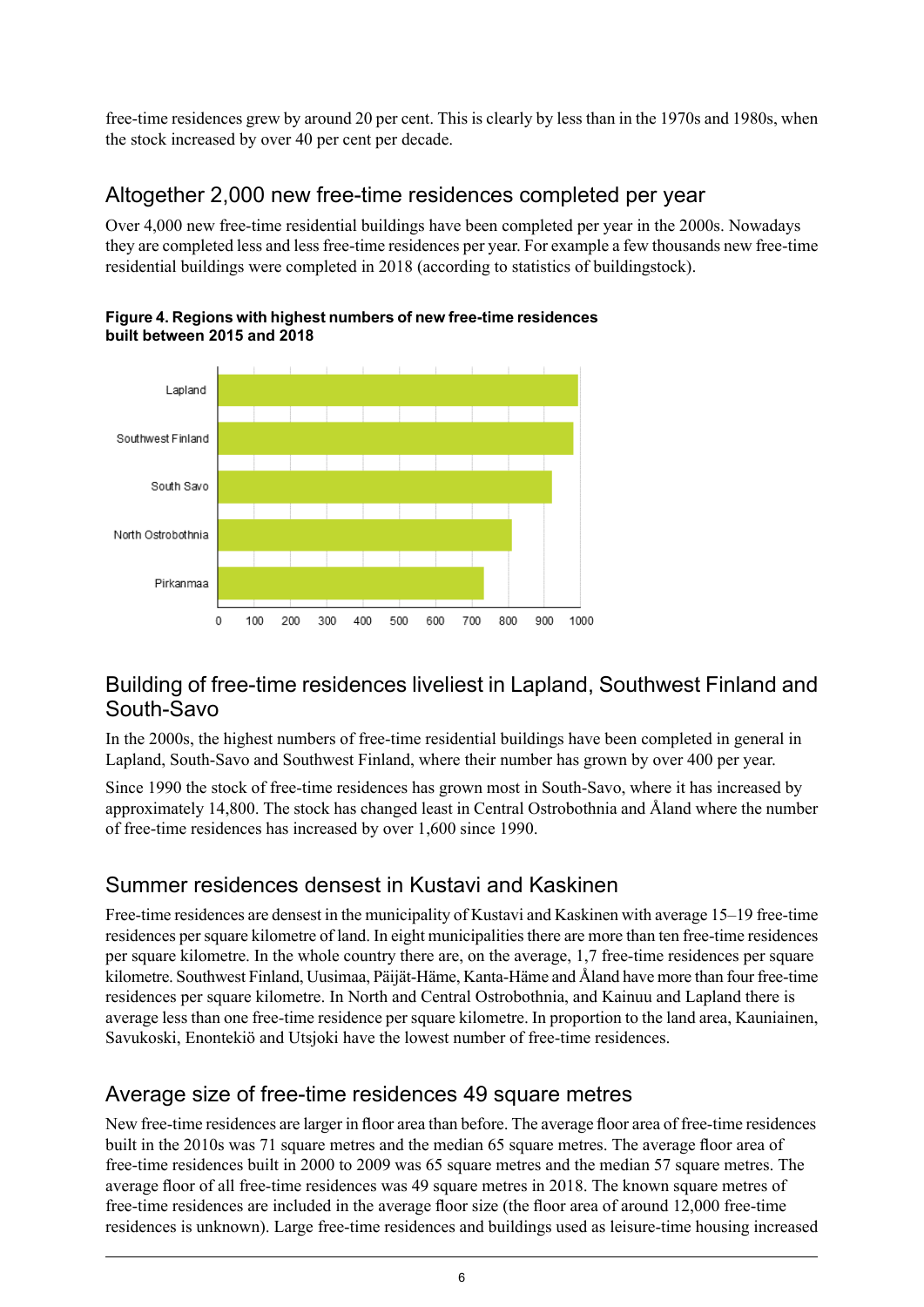the average size to some extent, as the median floor area of all free-time residences was 41 square metres. Thus, one-half of free-time residences still have a floor area of 41 square metres or less. The share of large free-time residences with a floor area of at least 60 square metres was 26 per cent of all free-time residences in 2018. In 1970, the share of such large free-time residences in the stock of free-time residences was 15 per cent.

| Floor area, m2              | Number of free-time residences | $\%$  |
|-----------------------------|--------------------------------|-------|
| Free-time residences, total | 509 785                        | 100.0 |
| $-19$                       | 45 477                         | 8,9   |
| $20 - 39$                   | 183 111                        | 35,9  |
| $40 - 59$                   | 138 952                        | 27,3  |
| $60 - 79$                   | 66 828                         | 13.1  |
| $80 - 99$                   | 32 111                         | 6,3   |
| $100 -$                     | 31 607                         | 6,2   |
| Unknown                     | 11 697                         | 2,3   |
| Average floor space         | 49                             |       |
| Median floor space          | 41                             |       |

<span id="page-6-3"></span>**Table 2. Free-time residences by floor area in 2018**

#### <span id="page-6-0"></span>Over 800,000 Finns belong to a household-dwelling unit with a free-time residence

Of all free-time residences, 432,300 were owned by private persons. Around 77,500 free-time residences were owned by heirs, companies, communities or foreigners. In all, almost 816,000 persons belonged to a household-dwelling unit that owned a free-time residence. In many municipalities, summer residents double the population of the municipality in summer.

<span id="page-6-1"></span>Free-time residences are usually located near the owner's permanent residence. In total, 64 per cent of free-time residence owners had a free-time residence in their region of residence. More than 90 per cent of free-time residence ownersin Åland and Lapland owned a free-time residence in the region of residence. By contrast, the free-time residences of persons residing in Uusimaa were mainly located in some other region. Only 28 per cent of Uusimaa residents owned free-time residences in Uusimaa. One-third of all free-time residence owners had a free-time residence in their municipality of domicile.

### Average age of free-time residence owners is 63 years

The average age of the owners of new free-time residences completed in 2018 was 55 years, while the average age of all owners of free-time residences was 63 years in 2018. Around 24,000, or only six per cent of all free-time residence owners were aged under 40.

<span id="page-6-2"></span>Of all free-time residences, over 40 per cent were owned by a household-dwelling units of two adults and 12 per cent by households with children aged under 18. Sixteen per cent of free-time residences were owned by single-person households and 15 per cent by heirs, companies, communities or the owner was unknown. Almost 60 per cent of the owners of free-time residences lived in detached or semi-detached houses.

### Median distance to the free-time residence is 39 kilometres

The average distance between one's home and free-time residence was 92 kilometres and the median was 39 kilometres. Therefore, one-half of journeys to free-time residences were at most 38 kilometres. The median for the journey of those living in Uusimaa to their free-time residences was 131 kilometres and the average 167 kilometres. The median of the journey of people living in Uusimaa to their free-time residences was over three times longer than the median for the entire country and the average nearly double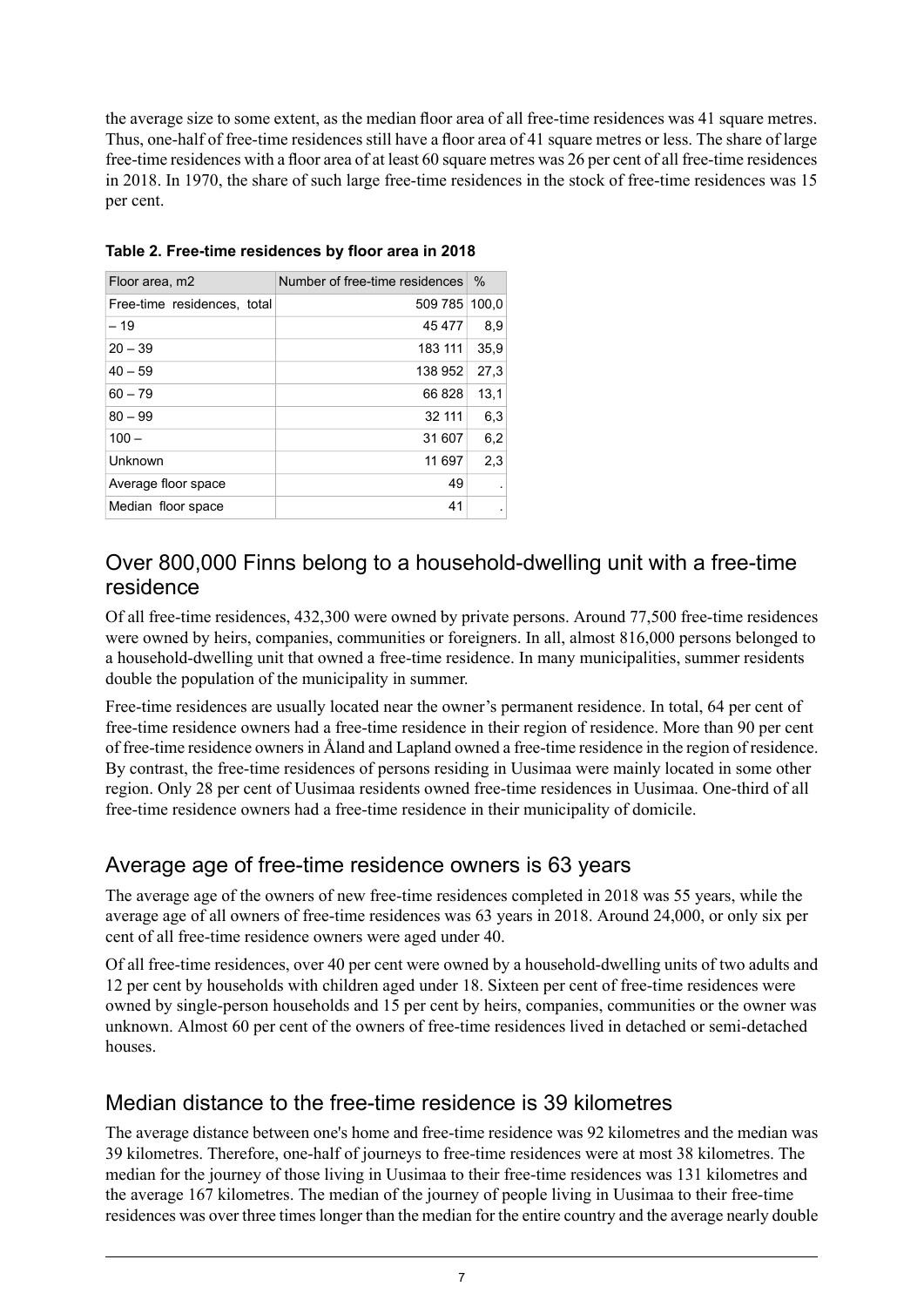compared with the average for the whole country. The median for the journey of those living elsewhere than in Uusimaa to their free-time residences was 26 kilometres and the average 64 kilometres.

The journey to a free-time residence was calculated for free-time residences owned by private persons. A journey to a free-time residence refers to the linear distance between the permanent residence and free-time residence of the free-time residence owner. In 2018, the distance could be calculated for 83 per cent of the whole stock of free-time residences.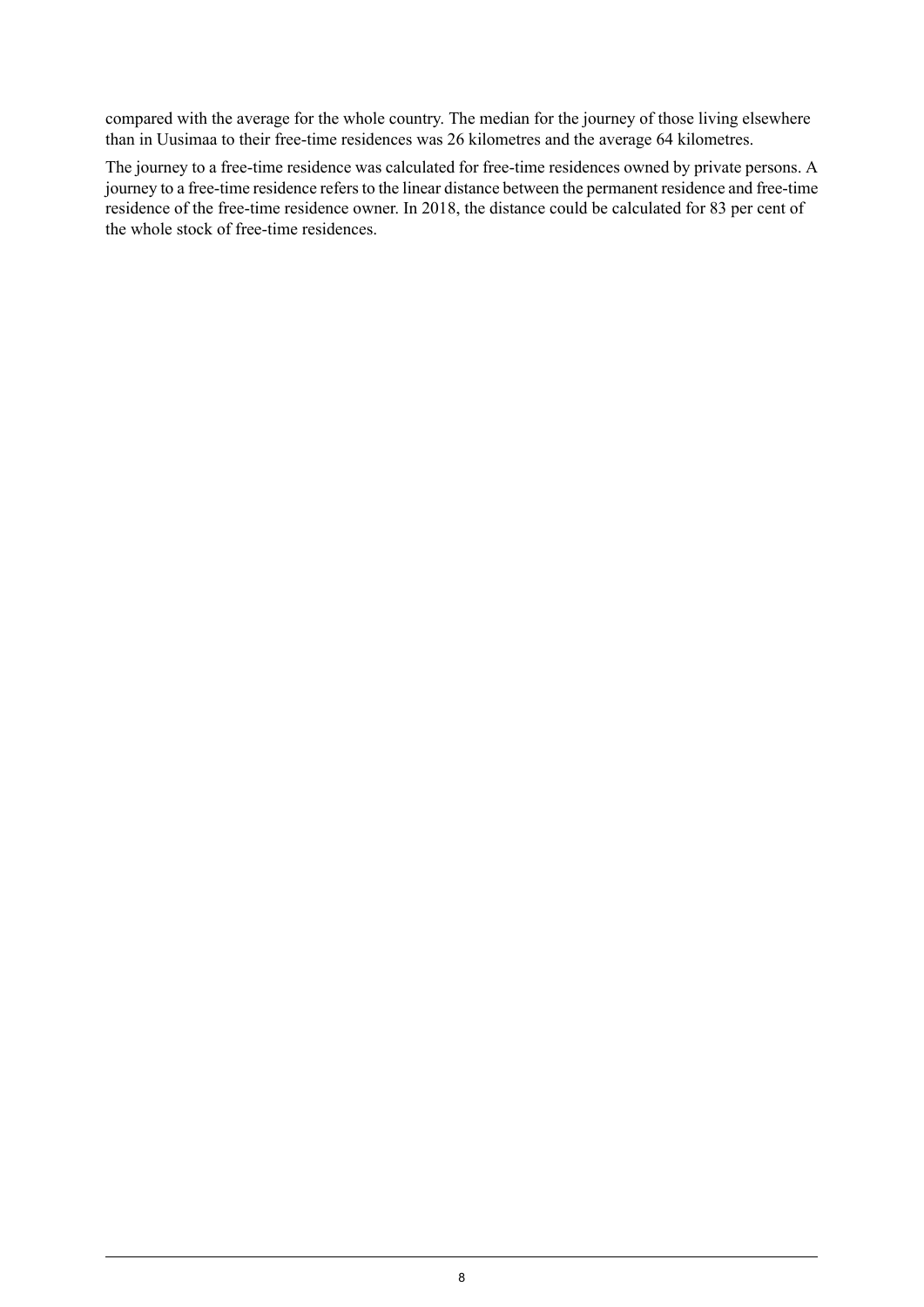# <span id="page-8-0"></span>Building stock 2018

## <span id="page-8-1"></span>Most of the building stock was residential buildings

At the end of 2018 there were 1,5 buildings in Finland (excluding free-time residences and agricultural buildings). Most of the building stock, particularly residential buildings was built after the 1970s. The gross floor area of the building stock totalled about 488 million square metres. The average gross floor area of all buildings was about 321 square metres; in other than residential buildings the average gross floor area was about 835 square metres. Residential buildings accounted for 62 per cent of the total gross floor area.

|                           | <b>Buildings</b> | Per cent of total buildings (%) |
|---------------------------|------------------|---------------------------------|
| <b>BUILDINGS TOTAL</b>    | 1 530 474        | 100,0                           |
| A Residential buildings   | 1 300 528        | 85,0                            |
| Detached houses           | 1 157 072        | 75,6                            |
| Attached houses           | 81 981           | 5,4                             |
| Blocks of flats           | 61 475           | 4,0                             |
| C-X Other bulldings       | 229 946          | 15,0                            |
| C Commercial buildings    | 44 032           | 2,9                             |
| D Office buildings        | 10 751           | 0,7                             |
| E Traffic buildings       | 57 757           | 3,8                             |
| F Institutional buildings | 9 207            | 0,6                             |
| G Buildings for assembly  | 14 603           | 1,0                             |
| H Educational buildings   | 8957             | 0,6                             |
| J Industrial buildings    | 46 492           | 3,0                             |
| K Warehouses              | 32 759           | 2,1                             |
| X Other buildings         | 5 388            | 0,4                             |

#### <span id="page-8-4"></span>**Table 3. Building by intended use, 31 December 2018**

### <span id="page-8-2"></span>The building stock grew by 7,300 buildings

<span id="page-8-3"></span>There were 1,530,500 buildings in Finland at the end of 2018. The building stock grew by 7,300 from the year before. The number of buildings has increased by 368,000 or by about 32 per cent, from 1990. There are about 80,000 old buildings completed prior to 1921, i.e. only 5 per cent of the building stock. Three-quarters of the building stock were detached houses. Blocks of flats and terraced houses accounted for only one-tenth of the total number of buildings. Blocks of flats accounted for about one-third of the total gross floor area of all residential buildings.

#### Two-thirds one-storey buildings

66 per cent of the building stock were one-storey buildings. That is because three-quarters of the building stock were detached houses. One and two-storey buildings account for altogether 95 per cent of the total building stock. A total of 3,6 million, i.e. 67 per cent, of the population in Finland live in buildings with one or two storeys. There were 29,500 buildings with four storeys or more and just over one million (1,272,000) Finnslived in them. Buildings with ten storeys and more are quite rare. There are approximately 326 such landmarks in Finland, 236 of them blocks of flat. There were 102 buildings with more than twelve storeys, 68 of them were listed in register as residential buildings.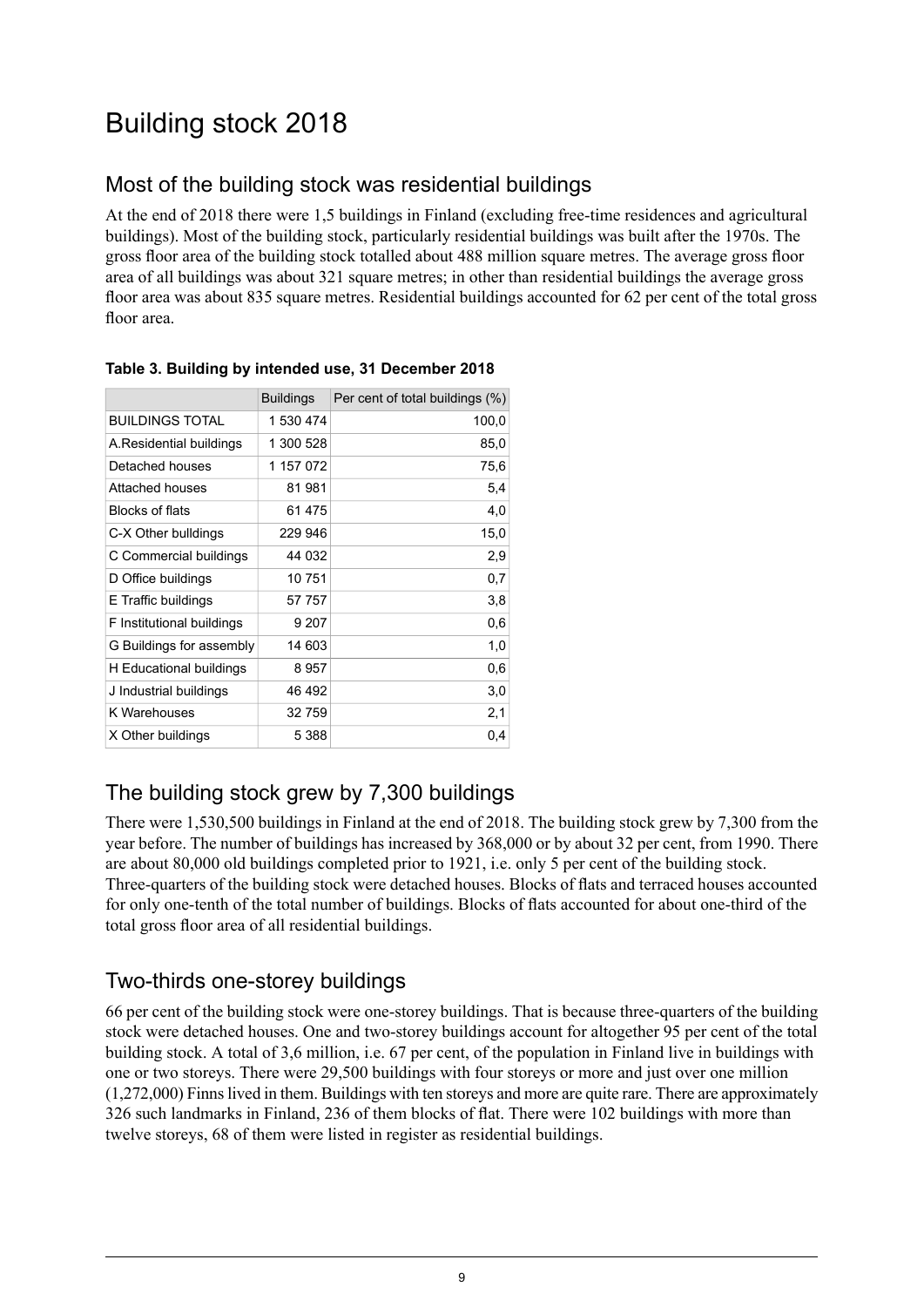# Appendix tables

#### <span id="page-9-0"></span>**Appendix table 1. Number of buildings, dwellings and persons by type of building and number of storeys 31 Dec. 2018**

| Type of building, Number of storeys | <b>Buildings</b> | <b>Dwellings</b> | Persons (dwelling population) |
|-------------------------------------|------------------|------------------|-------------------------------|
| Total                               | 1 530 474        | 3 042 369        | 5 390 540                     |
| 1 - 2 storeys                       | 1455907          | 1756401          | 3 585 973                     |
| 3 - 9 storeys                       | 57 303           | 1 263 765        | 1 774 712                     |
| $10 +$ storeys                      | 326              | 17 742           | 23 7 23                       |
| unknown number of storeys           | 16938            | 4461             | 6 1 3 2                       |
| Detached houses                     | 1 157 072        | 1 163 714        | 2 638 241                     |
| Attached houses                     | 81981            | 412 049          | 712 016                       |
| <b>Blocks of flats</b>              | 61 475           | 1412391          | 1 966 304                     |
| 1 - 2 storeys                       | 17885            | 155 686          | 204 497                       |
| 3 - 9 storeys                       | 43 144           | 1 236 527        | 1735244                       |
| $10 +$ storeys                      | 236              | 17422            | 23 259                        |
| unknown number of storeys           | 210              | 2 7 5 6          | 3 3 0 4                       |
| Other than residential buildings    | 229 946          | 54 215           | 73 979                        |
| 1 - 2 storeys                       | 204 079          | 32 096           | 46 354                        |
| 3 - 9 storeys                       | 9669             | 20 24 3          | 24 541                        |
| $10 +$ storeys                      | 90               | 320              | 464                           |
| unknown number of storeys           | 16 108           | 1 556            | 2620                          |

#### <span id="page-9-1"></span>**Appendix table 2. Number of buildings by intended use in 1980 - 2018**

<span id="page-9-2"></span>

| Intended use              | 1980    | 1990      | 2000         | 2010      | 2015      | 2018      |
|---------------------------|---------|-----------|--------------|-----------|-----------|-----------|
| <b>BUILDINGS TOTAL</b>    | 934 845 | 1 162 410 | 1 299 624    | 1446 096  | 1 505 138 | 1 530 474 |
| A.Residential buildings   | 842 662 | 1 012 163 | 1 120 714    | 1 234 602 | 1 283 291 | 1 300 528 |
| Detached houses           | 775 678 | 914 928   | 002 747<br>1 | 1 101707  | 1 143 896 | 1 157 072 |
| Attached houses           | 22 613  | 52 522    | 66 281       | 76 241    | 79 896    | 81981     |
| <b>Blocks of flats</b>    | 44 371  | 44 713    | 51 686       | 56 654    | 59 499    | 61 475    |
| C-X Other bulldings       | 92 183  | 150 247   | 178 910      | 211 494   | 221847    | 229 946   |
| C Commercial buildings    | 21 926  | 33 138    | 40 294       | 41 961    | 43 058    | 44 032    |
| D Office buildings        | 7 551   | 9913      | 11 037       | 10835     | 10828     | 10751     |
| E Traffic buildings       | 10 640  | 36 784    | 45 225       | 54 716    | 56 530    | 57 757    |
| F Institutional buildings | 3992    | 5796      | 6978         | 8058      | 8756      | 9 20 7    |
| G Buildings for assembly  | 6659    | 10 231    | 12 943       | 13 509    | 14 151    | 14 603    |
| H Educational buildings   | 7750    | 8545      | 9 1 3 6      | 8903      | 8935      | 8957      |
| J Industrial buildings    | 19 507  | 29 106    | 36 437       | 40 629    | 43 524    | 46 492    |
| K Warehouses              | 8730    | 5446      | 6423         | 27 170    | 30 4 29   | 32 759    |
| X Other bulldings         | 5428    | 6948      | 10 437       | 5 7 1 3   | 5636      | 5 3 8 8   |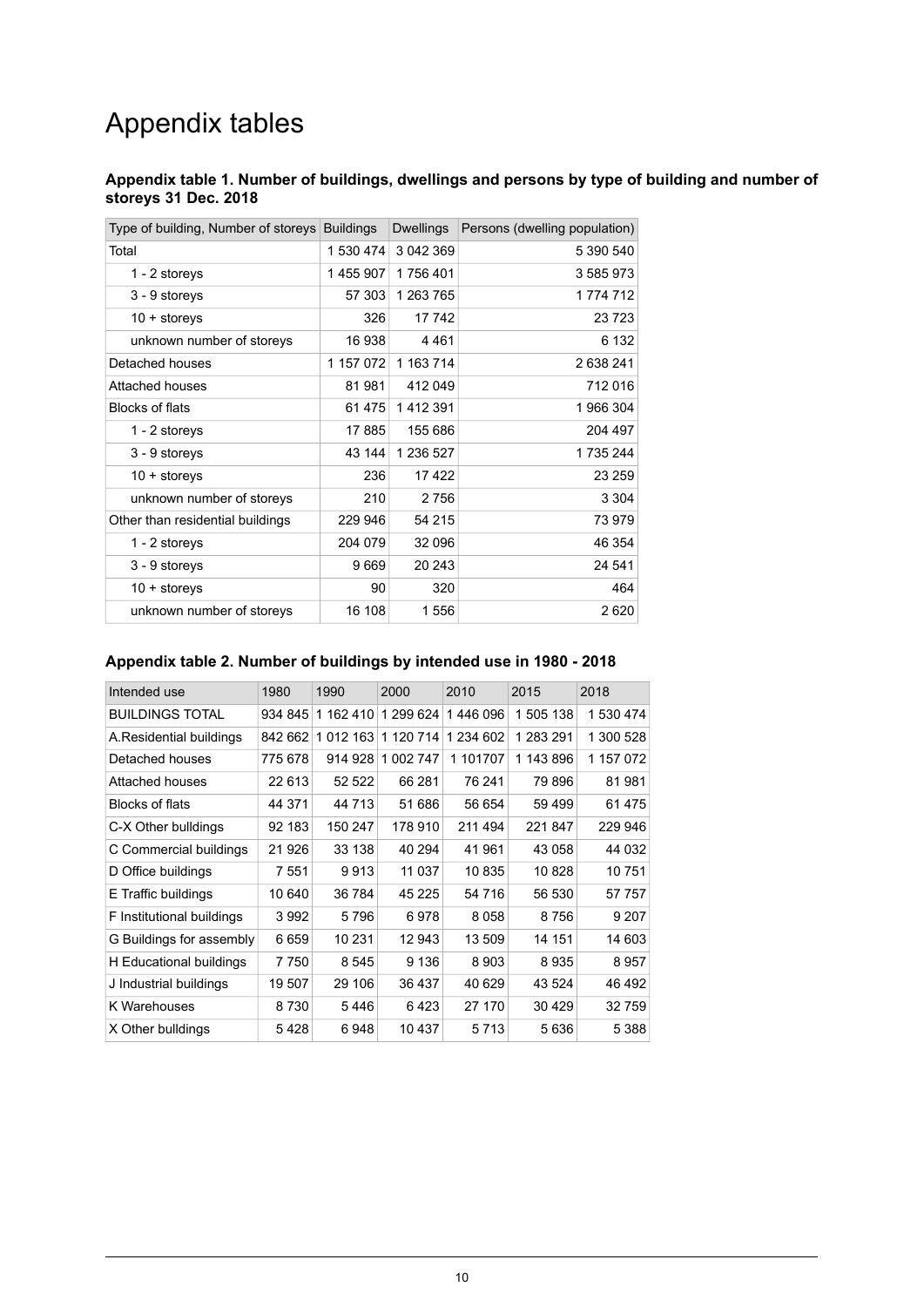| Fuel                   | Year                 |                        |           |           |          |           |           |  |  |
|------------------------|----------------------|------------------------|-----------|-----------|----------|-----------|-----------|--|--|
|                        | 1970                 | 1980                   | 1990      | 2000      | 2010     | 2015      | 2018      |  |  |
| <b>Buildings total</b> | 837 948              | 934 845                | 1 162 410 | 1 299 490 | 1446 096 | 1 505 138 | 1 530 474 |  |  |
| District-/localheat    |                      | 48 538                 | 105 608   | 130 946   | 164 721  | 180 749   | 196 366   |  |  |
| Oil, gas               | 320 171              | 347 498                | 306 750   | 320 934   | 322 279  | 316 688   | 305 761   |  |  |
| Coal, coke             | 24 3 28              | 11 794                 | 8753      | 7986      | 6983     | 6789      | 6 5 9 0   |  |  |
| Electricity            | 41872                | 178 707                | 357 743   | 455 752   | 554 368  | 578 568   | 589726    |  |  |
| Wood, peat             | 429 467              | 327 230                | 321 342   | 292763    | 277 553  | 278 661   | 274 070   |  |  |
| Ground heat            | $\ddot{\phantom{1}}$ | $\ddot{\phantom{1}}$ . |           | 3 3 9 7   | 21 667   | 46 014    | 61 275    |  |  |
| Other, unknown 1)      | 22 111               | 20 578                 | 62 214    | 87486     | 98 525   | 97 669    | 96 686    |  |  |
| $\%$                   | 100,0                | 100,0                  | 100,0     | 100,0     | 100,0    | 100,0     | 100,0     |  |  |
| District- /localheat   |                      | 5,2                    | 9,1       | 10,1      | 11,4     | 12,0      | 12,8      |  |  |
| Oil, gas               | 38,2                 | 37,2                   | 26,4      | 24,7      | 22,3     | 21,0      | 20,0      |  |  |
| Coal, coke             | 2,9                  | 1,3                    | 0,8       | 0,6       | 0,5      | 0,5       | 0,4       |  |  |
| Electricity            | 5,0                  | 19,1                   | 30,8      | 35,1      | 38,3     | 38,4      | 38,5      |  |  |
| Wood, peat             | 51,3                 | 35,0                   | 27,6      | 22,5      | 19,2     | 18,5      | 17,9      |  |  |
| Ground heat            | $\sim$               | $\sim$                 |           | 0,3       | 1,5      | 3,1       | 4,0       |  |  |
| Other, unknown 1)      | 2,6                  | 2,2                    | 5,4       | 6,7       | 6,8      | $6,5^{1}$ | 6,3       |  |  |

#### **Appendix table 3. Number of buildings by heating fuel 1970-2018**

<span id="page-10-0"></span>1) *Half of the buildings in the class 'Other, unknown' have no fixed heating installation.*

#### **Appendix table 4. Number of buildings by construction material 1960-2018**

| Type of building |      | <b>Construction material</b> |       |         |      |           |      |                |                        |  |  |
|------------------|------|------------------------------|-------|---------|------|-----------|------|----------------|------------------------|--|--|
|                  |      | Total                        | $\%$  | Stone   | $\%$ | Wood      | %    | Other, unknown | $\%$                   |  |  |
| <b>Buildings</b> | 1960 | 832 460                      | 100,0 | 55 008  | 6,6  | 777 452   | 93,4 |                | $\cdot$ .              |  |  |
| total            | 1970 | 837 948                      | 100,0 | 83 125  | 9,9  | 754 823   | 90,1 |                | $\ddotsc$              |  |  |
|                  | 1980 | 934 845                      | 100,0 | 120 608 | 12,9 | 814 237   | 87,1 |                | $\ddot{\phantom{a}}$ . |  |  |
|                  | 1990 | 1 162 410                    | 100,0 | 168 818 | 14,5 | 956 626   | 82,3 | 36 966         | 3,2                    |  |  |
|                  | 2000 | 1 299 624                    | 100,0 | 194 725 | 15,0 | 1 040 189 | 80,0 | 64 710         | 5,0                    |  |  |
|                  | 2010 | 1446096                      | 100,0 | 229 311 | 15,9 | 1 163 138 | 80,4 | 53 647         | 3,7                    |  |  |
|                  | 2015 | 1 505 138                    | 100,0 | 243 463 | 16,2 | 1 212 662 | 80,6 | 49 013         | 3,3                    |  |  |
|                  | 2018 | 1 530 474                    | 100,0 | 252 073 | 16,5 | 1 232 521 | 80,5 | 45 880         | 3,0                    |  |  |
| Residential 1960 |      | 725 932                      | 100,0 | 25 586  | 3,5  | 700 346   | 96,5 |                | $\cdot$ .              |  |  |
| buildings        | 1970 | 768 204                      | 100,0 | 58 287  | 7,6  | 709 917   | 92,4 |                | $\ddotsc$              |  |  |
|                  | 1980 | 842 662                      | 100,0 | 89 490  | 10,6 | 753 172   | 89,4 |                | $\cdot$                |  |  |
|                  | 1990 | 1 004 809                    | 100,0 | 121 291 | 12,1 | 870 314   | 86,6 | 13 204         | 1,3                    |  |  |
|                  | 2000 | 1 120 714                    | 100,0 | 138 357 | 12,3 | 935 928   | 83,5 | 46 4 29        | 4,1                    |  |  |
|                  | 2010 | 1 234 602                    | 100,0 | 159 441 | 12,9 | 1 039 706 | 84,2 | 35 4 55        | 3,7                    |  |  |
|                  | 2015 | 1 283 291                    | 100,0 | 168 021 | 13.1 | 1 083 163 | 84,4 | 32 107         | 2,5                    |  |  |
|                  | 2018 | 1 300 528                    | 100,0 | 172 062 | 13,2 | 1 099 303 | 84,5 | 29 163         | 2,2                    |  |  |
| Other            | 1960 | 106 528                      | 100,0 | 29 4 22 | 27,6 | 77 106    | 72,4 | ٠.             | $\cdot$ .              |  |  |
| buildings        | 1970 | 69 744                       | 100,0 | 24 838  | 35,6 | 44 906    | 64,4 |                | $\ddot{\phantom{1}}$   |  |  |
|                  | 1980 | 92 183                       | 100,0 | 31 118  | 33,8 | 61 065    | 66,2 |                | $\ddotsc$              |  |  |
|                  | 1990 | 150 249                      | 100,0 | 47 394  | 31,5 | 82 661    | 55,0 | 20 194         | 13,4                   |  |  |
|                  | 2000 | 178 910                      | 100,0 | 56 368  | 31,5 | 104 261   | 58,3 | 18 28 1        | 10,2                   |  |  |
|                  | 2010 | 211 494                      | 100,0 | 69 870  | 33,0 | 123 432   | 58,4 | 18 182         | 8,6                    |  |  |
|                  | 2015 | 221 847                      | 100,0 | 75 4 42 | 34,0 | 129 499   | 58,4 | 16 906         | 7,6                    |  |  |
|                  | 2018 | 229 946                      | 100,0 | 80 011  | 34,8 | 133 218   | 57,9 | 16717          | 7,3                    |  |  |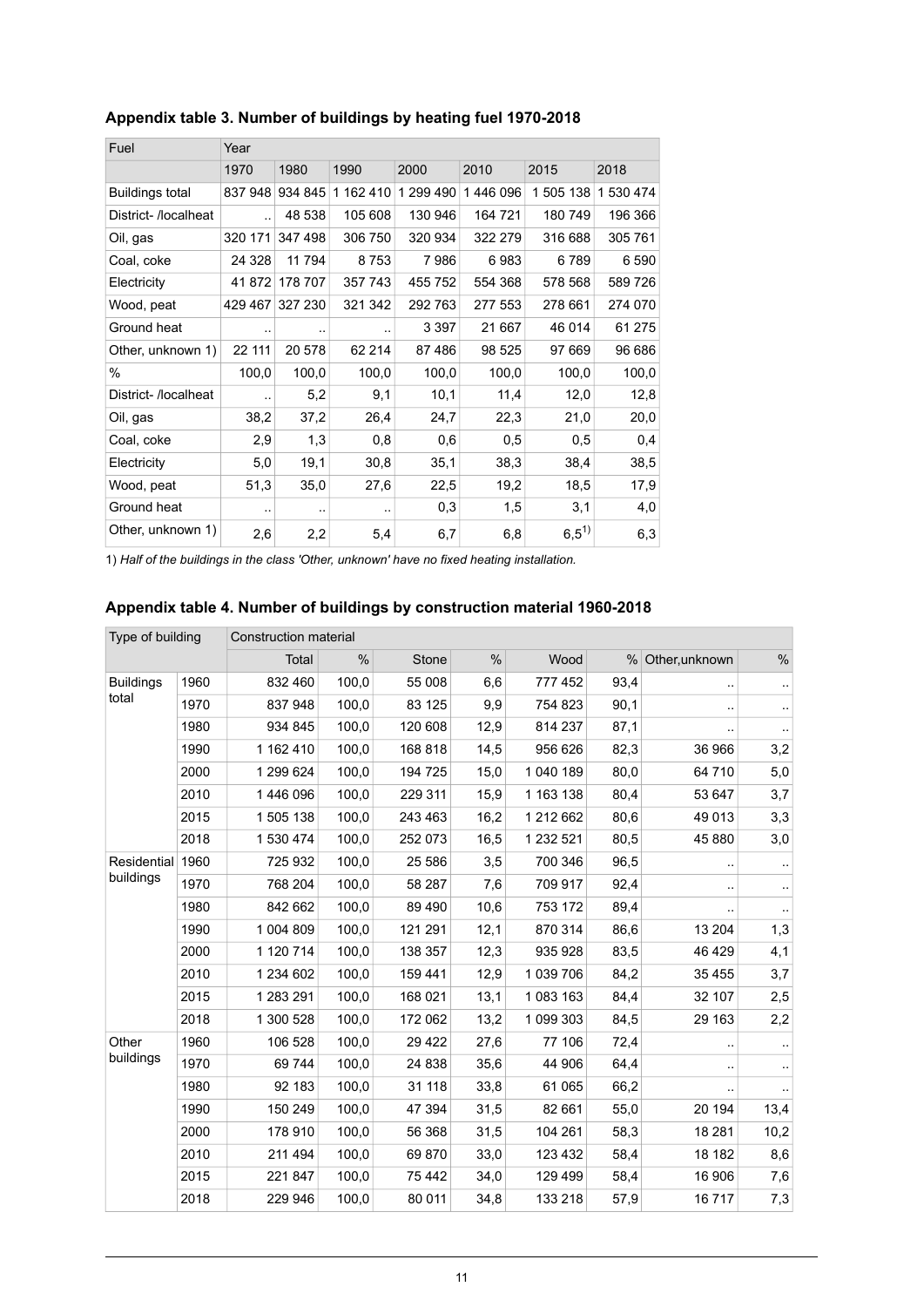| Location of free-time<br>residence | Owner lives in<br>the region | Owner does<br>not live in the<br>region | All free-time<br>residences<br>owned by private<br>owners | Share of<br>free-time<br>residences<br>owned by<br>out-of-towners | Free-time<br>residences<br>owned by death<br>estates.<br>enterprises,<br>communities or<br>foreigners | All free-time<br>residences |
|------------------------------------|------------------------------|-----------------------------------------|-----------------------------------------------------------|-------------------------------------------------------------------|-------------------------------------------------------------------------------------------------------|-----------------------------|
| Åland                              | 3 3 5 5                      | 351                                     | 3706                                                      | 9,5                                                               | 2803                                                                                                  | 6 5 0 9                     |
| South Karelia                      | 10 623                       | 7 3 2 9                                 | 17952                                                     | 40,8                                                              | 2 9 9 0                                                                                               | 20 942                      |
| South Ostrobothnia                 | 7685                         | 4 150                                   | 11 835                                                    | 35.1                                                              | 1862                                                                                                  | 13 697                      |
| Etelä-Savo                         | 16767                        | 27 509                                  | 44 276                                                    | 62,1                                                              | 5616                                                                                                  | 49892                       |
| Kainuu                             | 6 3 5 9                      | 4767                                    | 11 126                                                    | 42,8                                                              | 1610                                                                                                  | 12736                       |
| Kanta-Häme                         | 8 2 6 1                      | 10 671                                  | 18 932                                                    | 56,4                                                              | 2810                                                                                                  | 21 742                      |
| Central Ostrobothnia               | 2 2 2 4                      | 850                                     | 3074                                                      | 27,7                                                              | 946                                                                                                   | 4 0 2 0                     |
| <b>Central Finland</b>             | 17 393                       | 14 052                                  | 31 4 45                                                   | 44,7                                                              | 4 6 3 2                                                                                               | 36 077                      |
| Kymenlaakso                        | 8969                         | 7442                                    | 16 4 11                                                   | 45,3                                                              | 2 2 5 4                                                                                               | 18 665                      |
| Lapland                            | 13910                        | 10879                                   | 24 789                                                    | 43,9                                                              | 7971                                                                                                  | 32 760                      |
| Pirkanmaa                          | 28 9 22                      | 12 3 54                                 | 41 276                                                    | 29,9                                                              | 6087                                                                                                  | 47 363                      |
| Ostrobothnia                       | 14 843                       | 2830                                    | 17 673                                                    | 16,0                                                              | 4 0 18                                                                                                | 21 691                      |
| North Karelia                      | 14 3 27                      | 7 0 3 5                                 | 21 3 6 2                                                  | 32,9                                                              | 2860                                                                                                  | 24 222                      |
| North Ostrobothnia                 | 20 315                       | 5803                                    | 26 118                                                    | 22,2                                                              | 6 3 9 7                                                                                               | 32 515                      |
| Pohjois-Savo                       | 18736                        | 8598                                    | 27 334                                                    | 31,5                                                              | 4 4 2 5                                                                                               | 31759                       |
| Päijät-Häme                        | 9372                         | 10 310                                  | 19682                                                     | 52,4                                                              | 2871                                                                                                  | 22 553                      |
| Satakunta                          | 13 062                       | 4570                                    | 17 632                                                    | 25,9                                                              | 2757                                                                                                  | 20 389                      |
| Uusimaa                            | 33 24 2                      | 1886                                    | 35 128                                                    | 5,4                                                               | 7 0 8 9                                                                                               | 42 217                      |
| Varsinais-Suomi                    | 28 839                       | 13700                                   | 42 539                                                    | 32,2                                                              | 7497                                                                                                  | 50 036                      |

### <span id="page-11-0"></span>**Appendix table 5. Number of privately owned free-time residences by owner 2018**